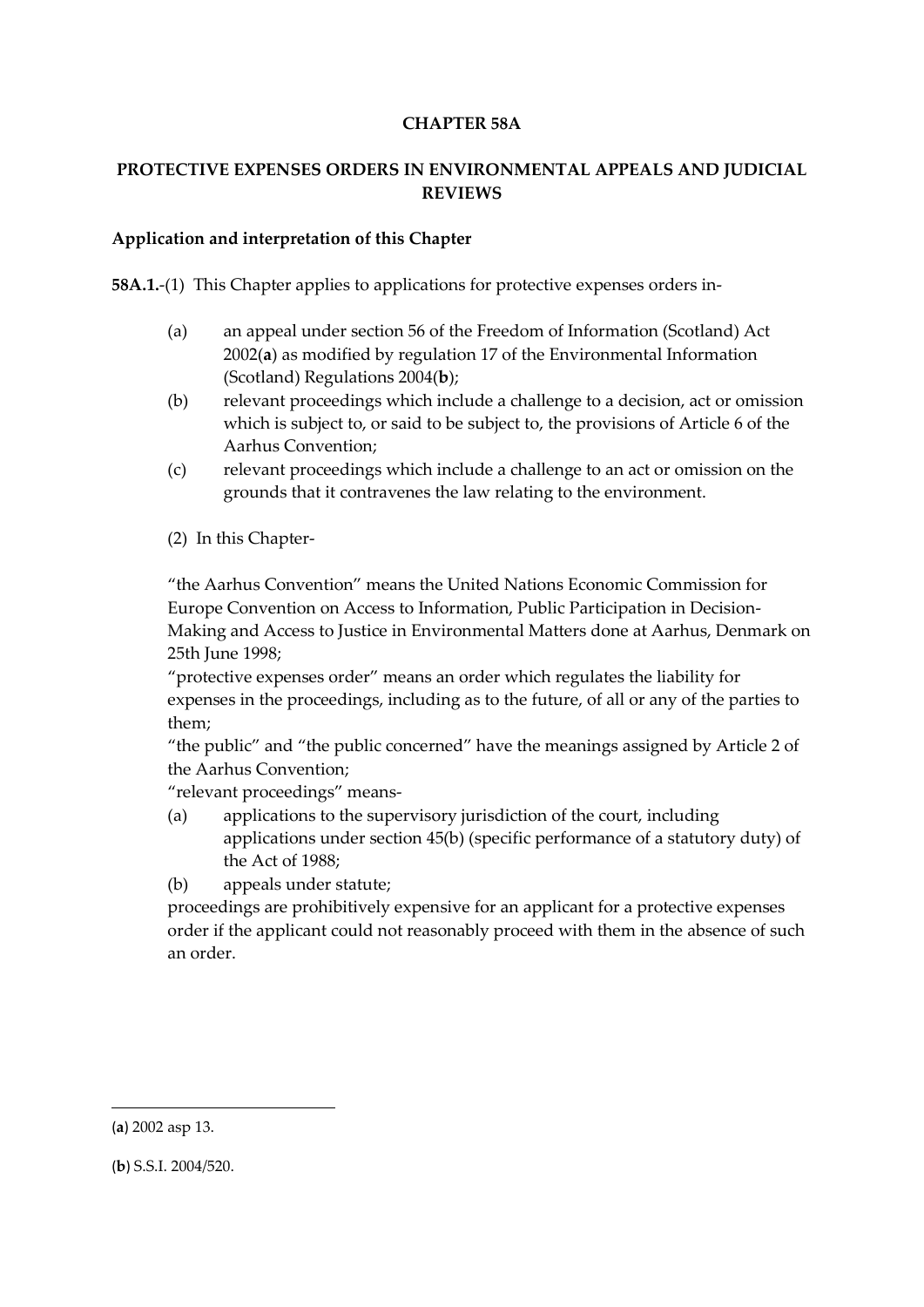## **Appeals relating to requests for environmental information**

**58A.2** – (1) This rule applies to an application for a protective expenses order in proceedings mentioned in rule 58A.1(1)(a).

(2) Where the person who requested the environmental information is a party to the appeal, that person may make an application for a protective expenses order.

- (3) Such an application must be made, except on cause shown-
- (a) where the applicant is the appellant, no later than is reasonably practicable after the applicant becomes aware that the appeal is defended;
- (b) where the applicant is the respondent, no later than the expiry of the period allowed for the lodging of answers.

(4) Where the court is satisfied that the proceedings are prohibitively expensive for the applicant, it must make a protective expenses order.

(5) The court may refuse to make a protective expenses order if it considers that the applicant has no real prospect of success.

## **Public participation in decisions on specific environmental activities**

**58A.2A.**-(1) This rule applies to an application for a protective expenses order in proceedings mentioned in rule 58A.1(1)(b).

(2) The petitioner or the appellant may make an application for a protective expenses order.

(3) Such an application must be made, except on cause shown, no later than is reasonably practicable after the applicant becomes aware that the petition or appeal is defended.

(4) The court must make a protective expenses order where it is satisfied that-

- (a) the applicant is a member of the public concerned;
- (b) the applicant has a sufficient interest in the subject matter of the proceedings; and
- (c) the proceedings are prohibitively expensive for the applicant.

(5) The court may refuse to make a protective expense order if it considers that the applicant has no real prospect of success.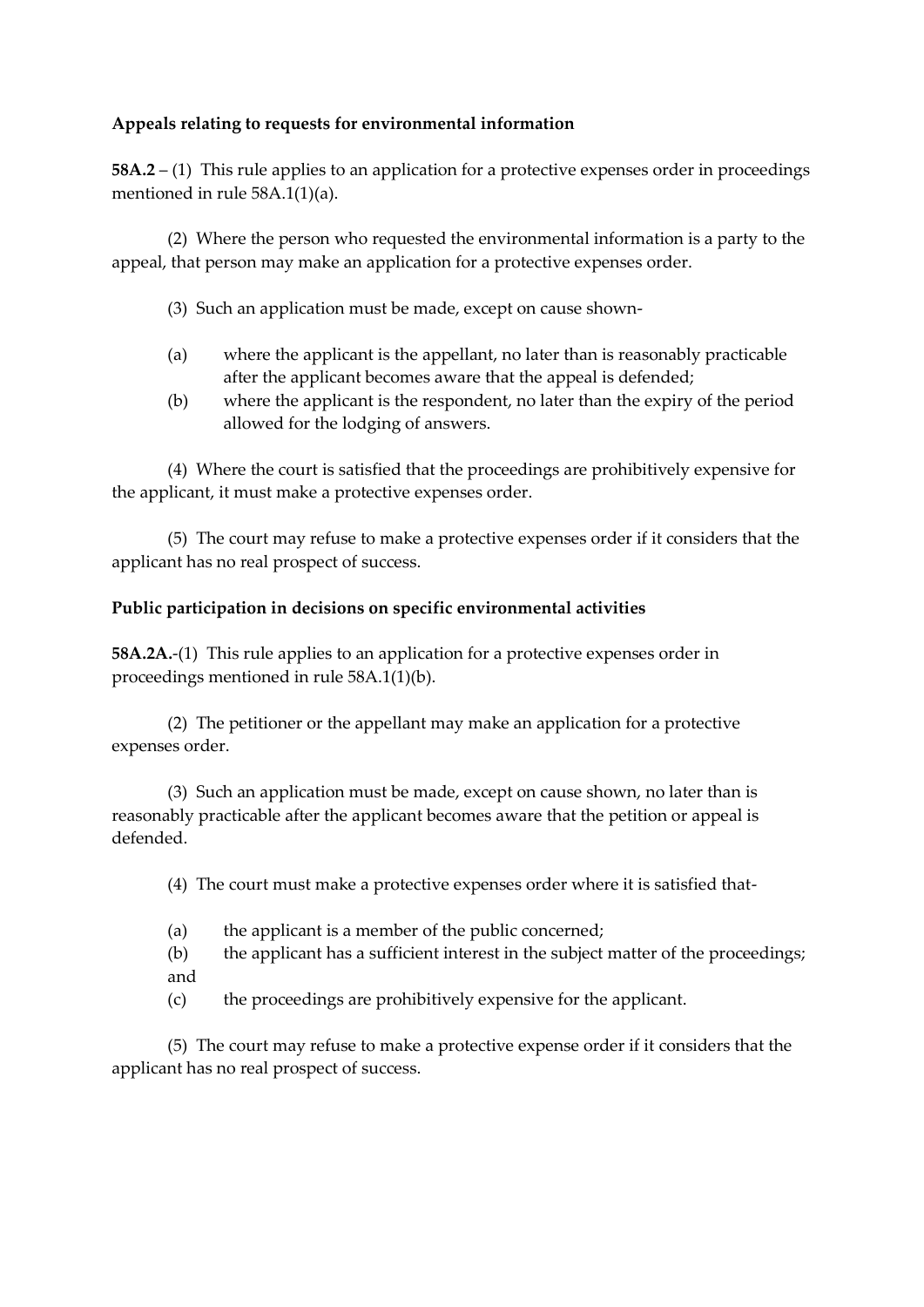### **Contravention of the law relating to the environment**

**58A.2B.**-(1) This rule applies to an application for a protective expenses order in proceedings mentioned in rule 58A.1(1)(c).

(2) The petitioner or the appellant may make an application for a protective expenses order.

(3) Such an application must be made, except on cause shown, no later than is reasonably practicable after the applicant becomes aware that the petition or appeal is defended.

(4) The court must make a protective expenses order where it is satisfied that-

- (a) the applicant is a member of the public; and
- (b) the proceedings are prohibitively expensive for the applicant.

(5) The court may refuse to make a protective expenses order if it considers that the applicant has no real prospect of success.

### **Applications for protective expenses orders**

**58A.3**-(1) An application for a protective expenses order shall be made by motion.

(3) An application for a protective expenses order may be made in relation to a reclaiming motion at any stage of the proceeding whether or not an application for such an order was made, or an order granted, at first instance.

- (4) A motion mentioned in paragraph (1) shall –
- (a) set out why the applicant is seeking the order;
- (b) be accompanied by any supporting evidence, which the applicant intends to refer to in making the application.
- (c) set out the terms on which the applicant is represented;
- (d) be accompanied by a schedule estimating
	- (i) the expenses of the applicant in relation to the proceedings in respect of which the order is sought; and
	- (ii) the expenses of each other party for which the applicant may be liable in relation to the proceedings in respect of which the order is sought;
- (e) in the case of an application for liability in expenses to be limited to an amount lower or, as the case may be, higher than a sum mentioned in rule 58A.4, set out the grounds on which that lower or higher figure is applied for.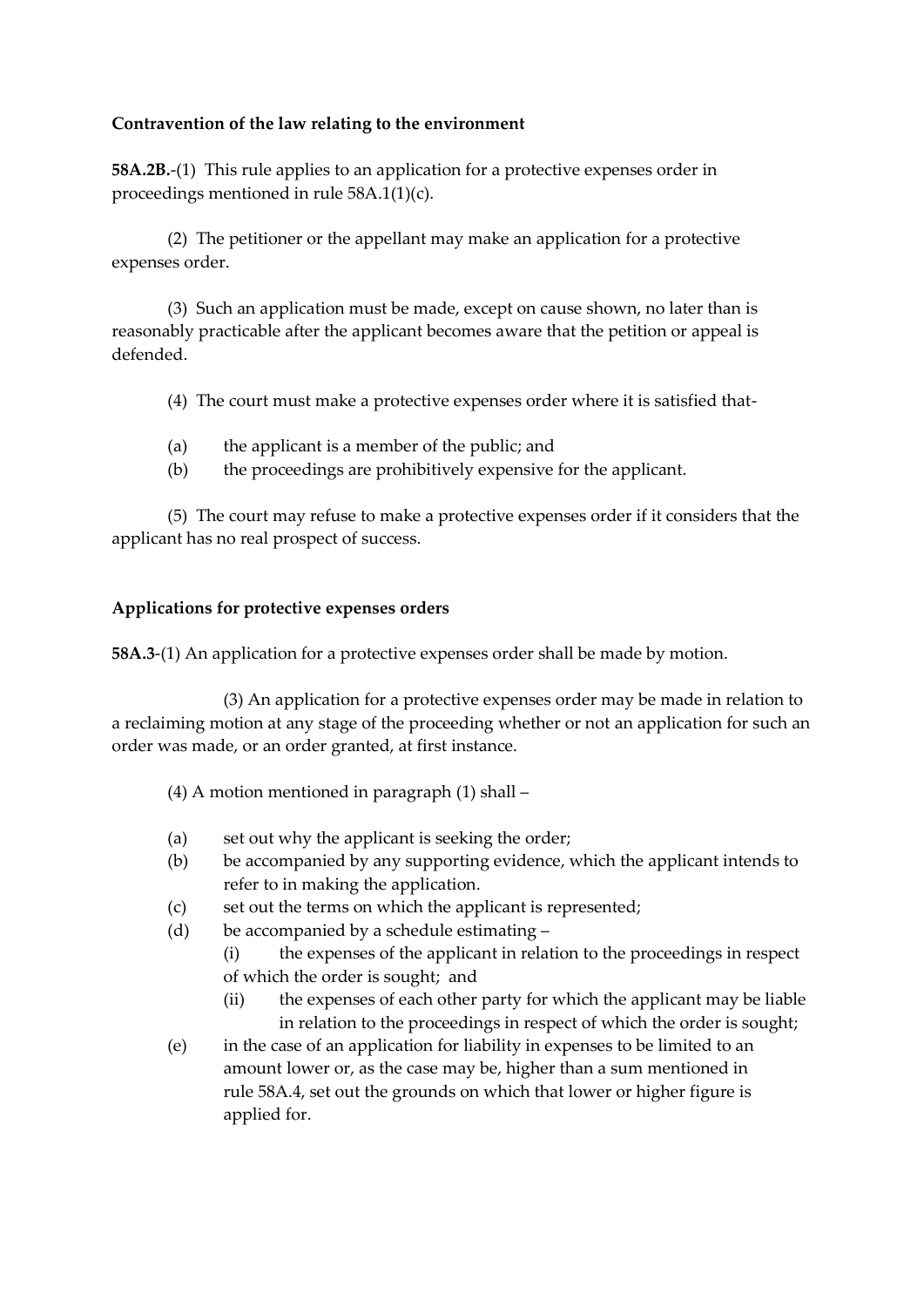### **Terms of protective expenses orders**

**58A.4**- (1) Subject to paragraph (2), a protective expenses order must contain provision limiting the applicant's liability in expenses to the respondent to the sum of £5,000.

(2) The court may, on cause shown by the applicant, lower the sum mentioned in paragraph (1).

(3) Subject to paragraph (4), a protective expenses order must also contain provision limiting the respondent's liability in expenses to the applicant to the sum of £30,000.

(4) The court may, on cause shown by the applicant, raise the sum mentioned in paragraph (3).

(5) A protective expenses order may -

- (a) exclude any party's liability in expenses to any other party;
- (b) limit any party's liability in expenses to any other party;
- (c) provide that no party will be liable for the expenses of any other party;
- (d) include provision
	- (i) as to a party's liability in expenses if the applicant is successful in the proceedings;
	- (ii) as to a party's liability in expenses if the applicant is unsuccessful in the proceedings; or
	- (iii) as to a party's liability in expenses regardless of the outcome of the proceedings.

(6) Where the applicant is the respondent in proceedings referred to in rule 58A.1(1)(a)-

- (a) paragraph (1) applies as if the reference to the applicant's liability in expenses to the respondent was a reference to the applicant's liability in expenses to the appellant; and
- (b) paragraph (3) applies as if the reference to the respondent's liability in expenses to the applicant was a reference to the appellant's liability in expenses to the applicant.

(7) In paragraphs (1) and (3), "the respondent" means-

- (a) all parties that lodge answers in an application to the supervisory jurisdiction of the court; and
- (b) all respondents in an appeal under statute.